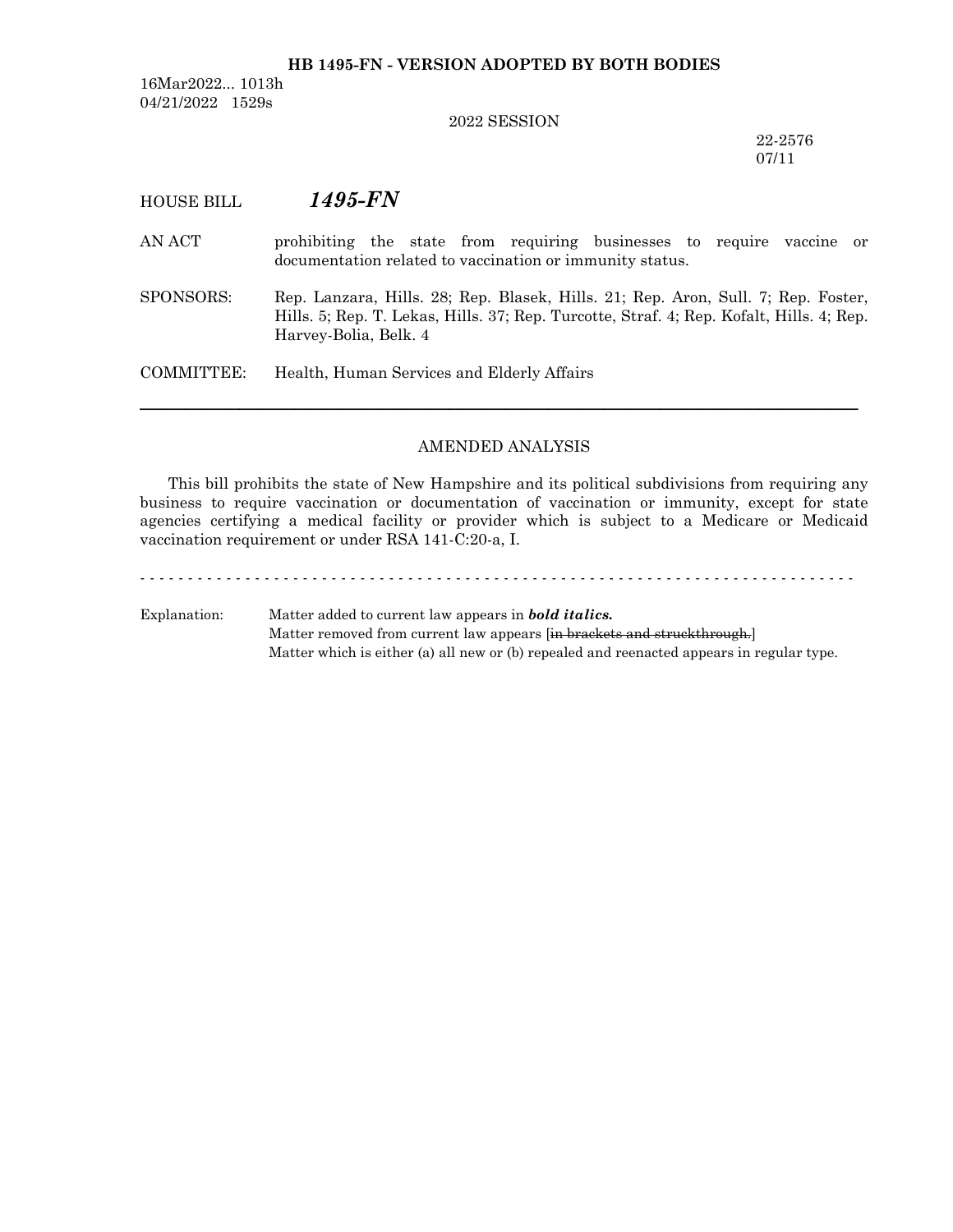### **HB 1495-FN - VERSION ADOPTED BY BOTH BODIES**

16Mar2022... 1013h 04/21/2022 1529s 22-2576

07/11

### STATE OF NEW HAMPSHIRE

# *In the Year of Our Lord Two Thousand Twenty Two*

|                | AN ACT<br>prohibiting the state from requiring businesses to require vaccine<br>or<br>documentation related to vaccination or immunity status. |
|----------------|------------------------------------------------------------------------------------------------------------------------------------------------|
|                | Be it Enacted by the Senate and House of Representatives in General Court convened:                                                            |
| 1              | 1 New Chapter; Prohibition on Certain Vaccine Requirements. Amend RSA by inserting after                                                       |
| $\overline{2}$ | chapter 9-F the following new chapter:                                                                                                         |
| 3              | <b>CHAPTER 9-G</b>                                                                                                                             |
| 4              | PROHIBITION ON CERTAIN VACCINE REQUIREMENTS                                                                                                    |
| 5              | 9-G:1 Prohibition on Requiring Vaccination or Documentation. The state of New Hampshire                                                        |
| 6              | and its political subdivisions shall not:                                                                                                      |
| 7              | I. Require any business to require the vaccination of any customer or employee except as                                                       |
| $8\phantom{1}$ | specified in RSA $141-C:20-a$ , I; or                                                                                                          |
| 9              | II. Require any business to require or check for the possession of any documentation for                                                       |
| 10             | certifying vaccination or immunity status.                                                                                                     |
| 11             | III. This section shall not apply to state agencies certifying a medical facility, or a provider                                               |
| 12             | which is subject to a valid and enforceable Medicare or Medicaid condition of participation that                                               |
| 13             | imposes a vaccination requirement.                                                                                                             |

2 Effective Date. This act shall take effect upon its passage. 14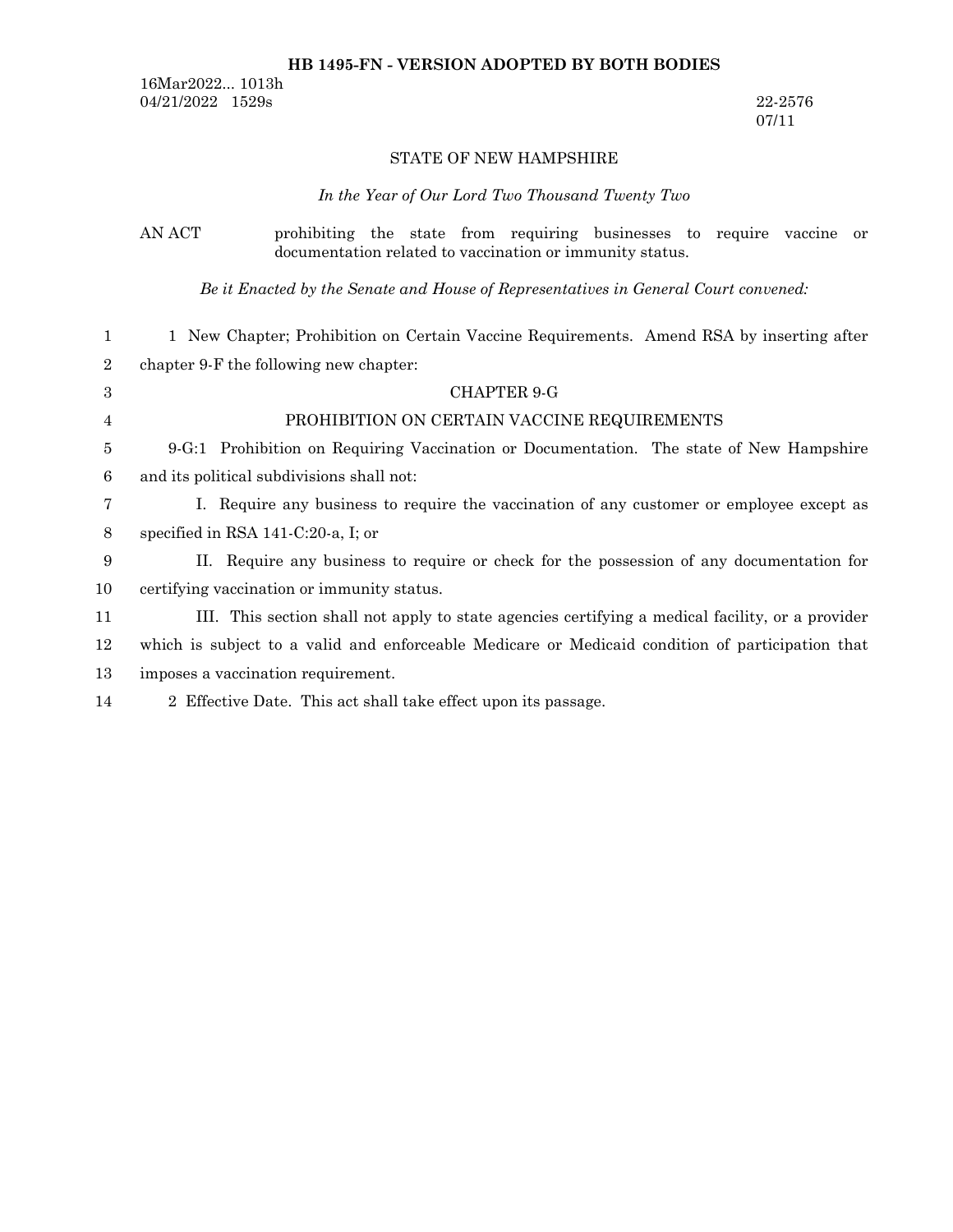LBA 22-2576 11/23/21

# **HB 1495-FN- FISCAL NOTE AS INTRODUCED**

AN ACT relative to vaccine mandates for government contractors.

| FISCAL IMPACT: [X] State | [X] County | [X] Local | $\begin{bmatrix} \end{bmatrix}$ None |
|--------------------------|------------|-----------|--------------------------------------|
|                          |            |           |                                      |

|                        | <b>Estimated Increase / (Decrease)</b> |     |                |                |                |
|------------------------|----------------------------------------|-----|----------------|----------------|----------------|
| <b>STATE:</b>          | FY 2022                                |     | FY 2023        | FY 2024        | <b>FY 2025</b> |
| Appropriation          |                                        | \$0 | \$0            | \$0            | \$0            |
| Revenue                |                                        | \$0 | \$0            | \$0            | \$0            |
| <b>Expenditures</b>    |                                        | \$0 | Indeterminable | Indeterminable | Indeterminable |
| <b>Funding Source:</b> | [ X ] General                          |     | Education      | Highway        | Other          |

#### **COUNTY:**

| Revenue             | $\$0$ | ። ው<br>ъU      | ሱስ<br>ক্ত      | $\triangle$ r<br>কা. |
|---------------------|-------|----------------|----------------|----------------------|
| <b>Expenditures</b> | $\$0$ | Indeterminable | Indeterminable | Indeterminable       |

**LOCAL:**

| Revenue      | \$0   | \$С            | \$0            | ሐ ∩<br>.DU     |
|--------------|-------|----------------|----------------|----------------|
| Expenditures | $\$0$ | Indeterminable | Indeterminable | Indeterminable |

### **METHODOLOGY:**

This bill prohibits employee vaccine requirements for government contractors, except for medical providers when there is a direct threat present.

The Department of Justice indicates the State contracts with many out-of-state contractors whose home state may mandate vaccination or its proof. This bill has the potential of creating contract disputes that might result in litigation involving the state. That litigation would impinge on the resources of Department's Civil Bureau, including its client counselors who advise all state agencies, boards and commissions, and civil litigation attorneys. It is not possible to estimate the fiscal impact on the Department as that amount is indeterminable. There would be no impact on State revenue.

The Judicial Branch states the fiscal impact of this bill is indeterminable. The Branch does not have data on how many current or future vendors have vaccine mandates or how many existing contracts would need to be terminated at the next renewal date. The Branch assumes there may be a fiscal impact if there are fewer vendors from which to select and there may be disruptions to court operations if there are no qualified vendors or if the quality of the service or product is